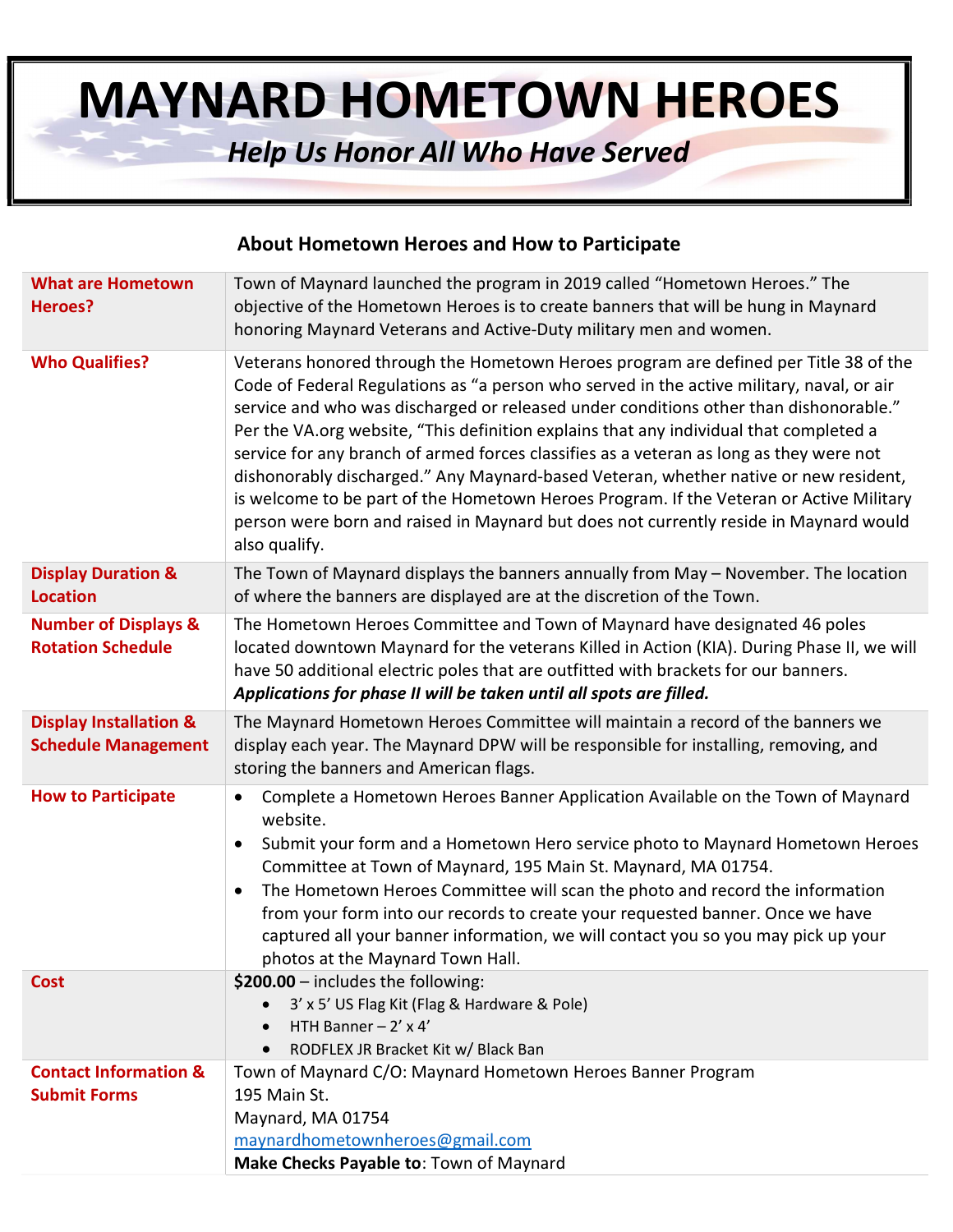

## Hometown Heroes Banner Application

### Honoree Profile

| <b>Name of Veteran:</b>                                                                                         |                                                                                                                                                                                                                                                                                                                                                                                                                                                                          |                                                         |                                                                   |                                                           |  |
|-----------------------------------------------------------------------------------------------------------------|--------------------------------------------------------------------------------------------------------------------------------------------------------------------------------------------------------------------------------------------------------------------------------------------------------------------------------------------------------------------------------------------------------------------------------------------------------------------------|---------------------------------------------------------|-------------------------------------------------------------------|-----------------------------------------------------------|--|
| <b>Branch of Service (Please select one):</b>                                                                   | Air Force<br>Air Force Reserve<br>Army<br>Army Reserve                                                                                                                                                                                                                                                                                                                                                                                                                   | <b>Air National Guard</b><br><b>Army National Guard</b> | <b>Coast Guard</b><br><b>Marine Corps</b><br>Navy<br>Navy Reserve | <b>Coast Guard Reserve</b><br><b>Marine Corps Reserve</b> |  |
| Name of Conflict (Please select one):                                                                           | Global War on Terror (September 22, 2001 - Present)<br>Persian Gulf War (August 22, 1990 - August 31, 1990)<br>Cold War (September 2, 1945 – December 26, 1991)<br>Vietnam Conflict (February 28, 1962 - November 7, 1975)<br>Korean War (June 27, 1950 - January 31, 1955)<br>WWII (December 7, 1941 - December 31, 1946)<br>WWI (April 6, 1917 - November 11, 1918)<br>Spanish American War (April 1898 - August 1898)<br>Civil War (1861 - 1865)<br>None of the above |                                                         |                                                                   |                                                           |  |
| <b>Dates of Service:</b>                                                                                        |                                                                                                                                                                                                                                                                                                                                                                                                                                                                          |                                                         |                                                                   |                                                           |  |
| Veteran's Status (Please select one):                                                                           | Alive                                                                                                                                                                                                                                                                                                                                                                                                                                                                    | Deceased                                                | <b>KIA</b>                                                        | <b>POW</b>                                                |  |
| Veteran must grant permission to be honored on a banner if currently living. Please have<br>veteran sign below: |                                                                                                                                                                                                                                                                                                                                                                                                                                                                          |                                                         |                                                                   |                                                           |  |
| (Signature)                                                                                                     |                                                                                                                                                                                                                                                                                                                                                                                                                                                                          |                                                         | (Date)                                                            |                                                           |  |
| <b>Applicant Information</b>                                                                                    |                                                                                                                                                                                                                                                                                                                                                                                                                                                                          |                                                         |                                                                   |                                                           |  |
|                                                                                                                 |                                                                                                                                                                                                                                                                                                                                                                                                                                                                          |                                                         |                                                                   |                                                           |  |
|                                                                                                                 |                                                                                                                                                                                                                                                                                                                                                                                                                                                                          |                                                         |                                                                   |                                                           |  |
|                                                                                                                 |                                                                                                                                                                                                                                                                                                                                                                                                                                                                          |                                                         |                                                                   |                                                           |  |
|                                                                                                                 |                                                                                                                                                                                                                                                                                                                                                                                                                                                                          |                                                         |                                                                   |                                                           |  |